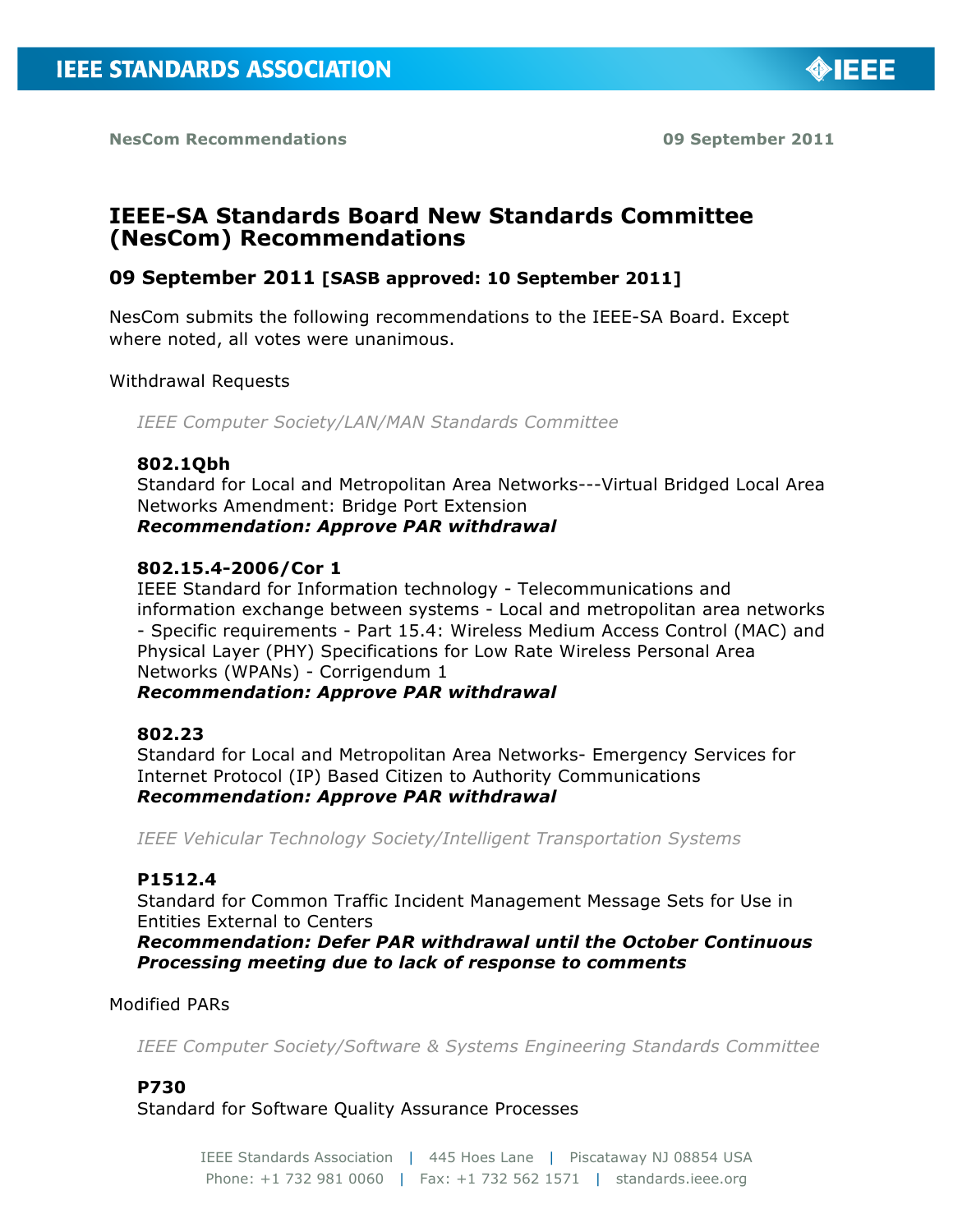## *Recommendation: Approve modified PAR*

### **P828**

Standard for Configuration Management in System and Software Engineering *Recommendation: Approve modified PAR*

### **P1490**

Guide - Adoption of the Project Management Institute (PMI) Standard, A Guide to the Project Management Body of Knowledge (PMBOK Guide) -- Fourth Edition *Recommendation: Approve modified PAR*

### **P15289**

Standard Software and Systems Engineering -- Content of life-cycle information products (documentation)

*Recommendation: Approve modified PAR*

### **P24748-4**

Standard for Systems and Software Engineering -- Life Cycle Management -- Part 4: Systems Engineering Planning *Recommendation: Approve modified PAR*

### **P29148**

Standard for Systems and Software -- Life Cycle Processes -- Requirements Engineering

*Recommendation: Approve modified PAR*

*IEEE Computer Society/Standards Activities Board*

### **P1622**

Standard for Electronic Distribution of Blank Ballots for Voting Systems *Recommendation: Conditionally approve modified PAR contingent upon "will" being changed to "may" in the second sentence of the Scope*

*IEEE Communications Society/Standards Committee*

### **P1903**

Standard for the Functional Architecture of Next Generation Service Overlay **Networks** 

*Recommendation: Approve modified PAR*

*IEEE Industry Applications Society/Petroleum & Chemical Industry*

### **P1810**

Guide for the Installation of Fire-Rated Cables Suitable for Hydrocarbon Pool Fires for Critical and Emergency Shutdown Systems in Petroleum and Chemical Industries.

*Recommendation: Conditionally approve modified PAR contingent upon receiving a statement from sponsor that the WG has operated under*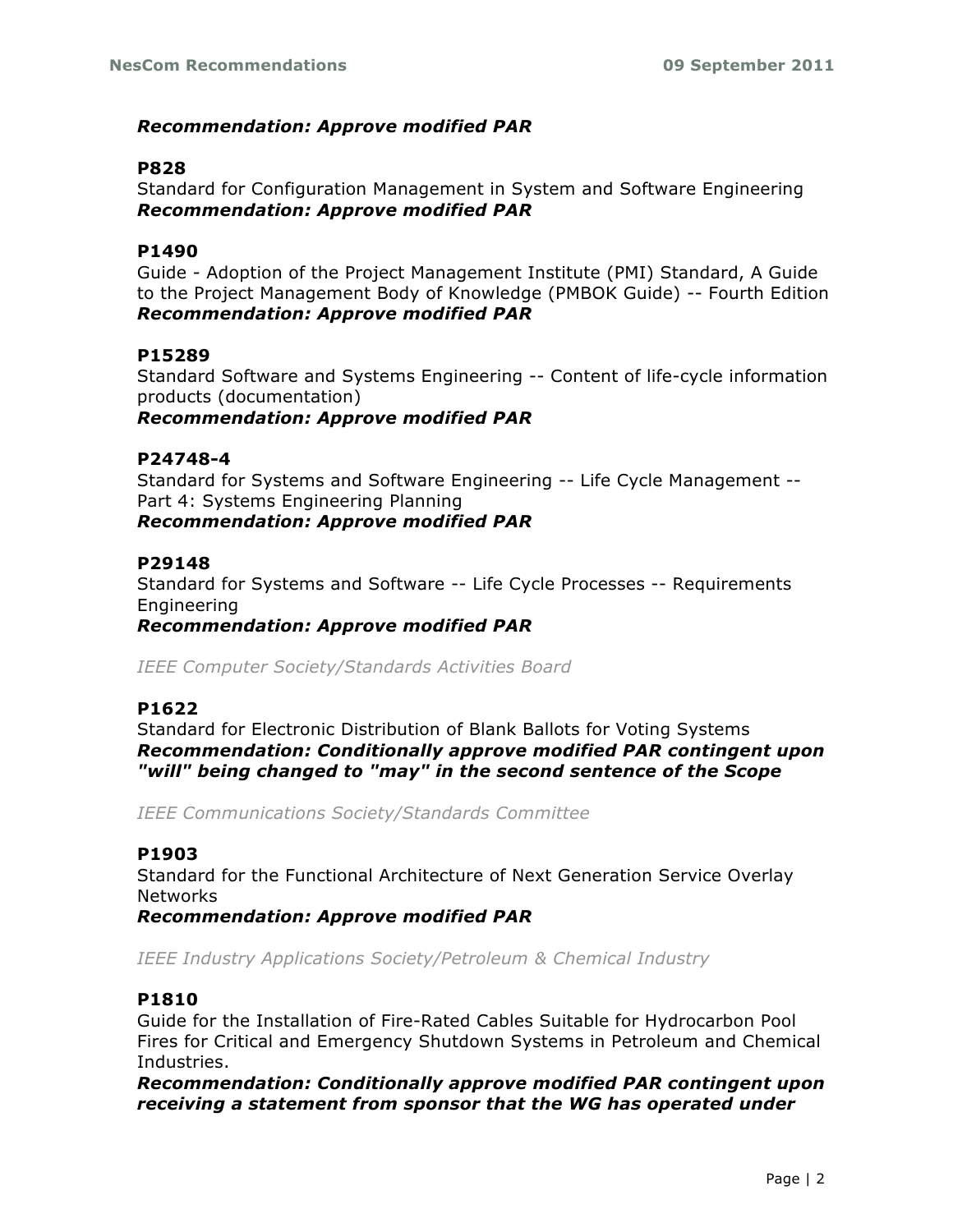## *policies and procedures for individual working groups since approval of original PAR*

*IEEE Microwave Theory and Techniques Society/Standards Coordinating Committee*

### **P1785.1**

Standard for Rectangular Metallic Waveguides and Their Interfaces for Frequencies of 110 GHz and Above. Part 1: Frequency Bands and Waveguide Dimensions

*Recommendation: Approve modified PAR*

*IEEE Power and Energy Society/Energy Development & Power Generation*

#### **P422**

Guide for the Design of Cable Raceway Systems in Electric Generating Facilities *Recommendation: Approve modified PAR*

#### **P1595**

Standard for Designating and Quantifying Green Energy Projects in the Electricity Sector

*Recommendation: Modified PAR was removed from the agenda prior to the meeting due to lack of Sponsor Authorization.*

*IEEE Power and Energy Society/Insulated Conductors*

#### **P400.2**

Guide for Field Testing of Shielded Power Cable Systems Using Very Low Frequency (VLF)

*Recommendation: Conditionally approve modified PAR contingent upon adding "less than 1Hz" to the title*

#### **P404**

Standard for Extruded and Laminated Dielectric Shielded Cable Joints Rated 2.5 kV to 500 kV

*Recommendation: Approve modified PAR*

*IEEE Power and Energy Society/Substations*

### **PC37.122.2**

Guide for the Application of Gas-Insulated Substations 1kV to 52kV *Recommendation: Approve modified PAR*

*IEEE Power and Energy Society/Switchgear*

## **PC37.121**

Guide for Switchgear - Unit Substation - Requirements *Recommendation: Approve modified PAR*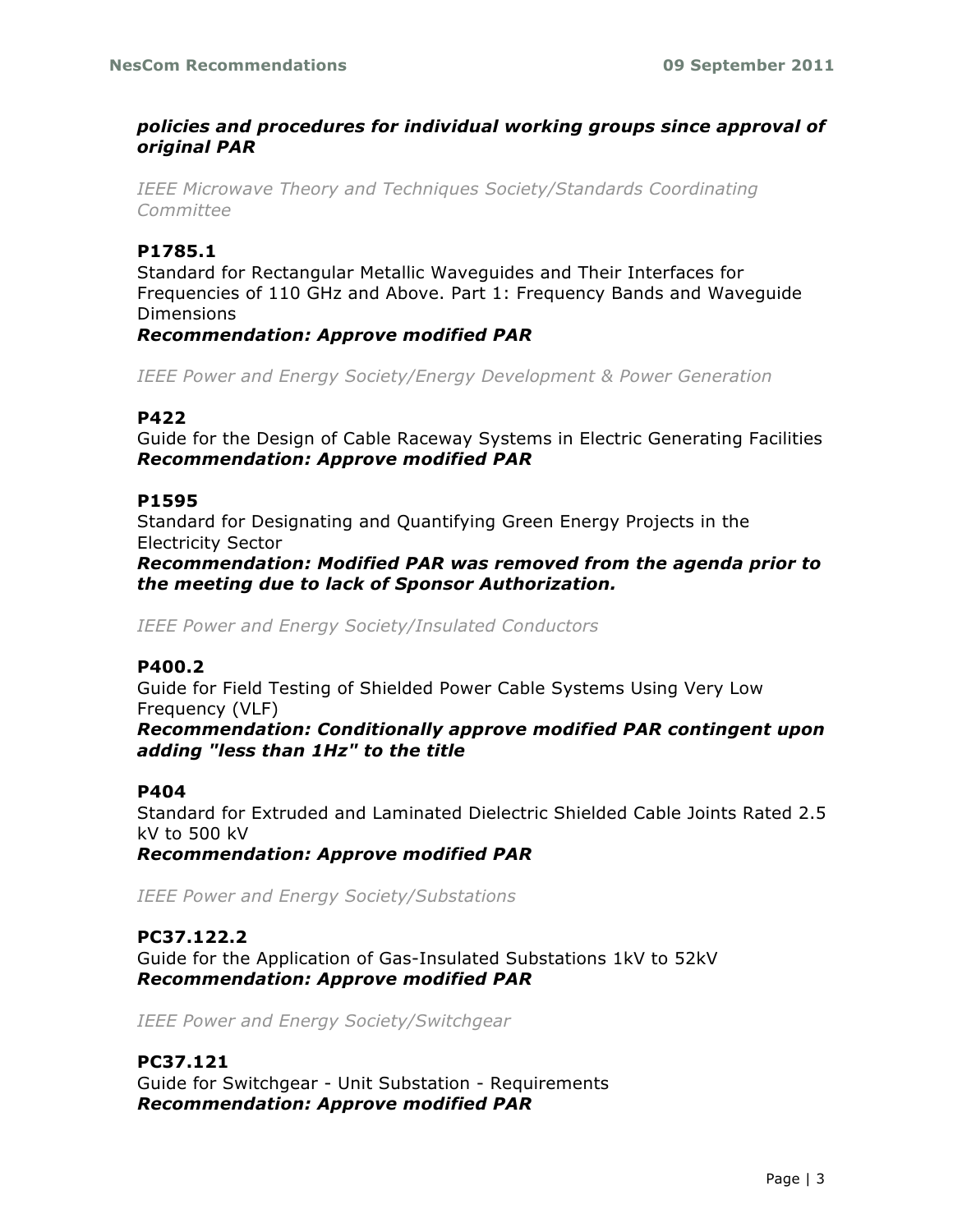*IEEE Power and Energy Society/Transmission and Distribution*

## **P1453**

Recommended Practice -- Adoption of IEC 61000-4-15:2010, Electromagnetic compatibility (EMC)---Testing and measurement techniques---Flickermeter--- Functional and design specifications *Recommendation: Approve modified PAR*

*IEEE Power and Energy Society/Transformers*

## **PC57.91**

Guide for Loading Mineral-Oil-Immersed Transformers and Step-Voltage Regulators *Recommendation: Approve modified PAR*

### **PC57.150**

Guide for the Transportation of Transformers and Reactors Rated 10,000 kVA or larger

*Recommendation: Approve modified PAR*

*IEEE Vehicular Technology Society/Intelligent Transportation Systems*

### **P1609.2**

Standard for Wireless Access in Vehicular Environments - Security Services for Applications and Management Messages *Recommendation: Approve modified PAR*

#### **P1609.3-2010/Cor 1**

IEEE Standard for Wireless Access in Vehicular Environments (WAVE) - Networking Services - Corrigendum 1: Miscellaneous corrections *Recommendation: Defer motion to approve modified PAR until the October Continuous Processing meeting*

#### Extension Requests

*IEEE Antennas and Propagation Society/Antennas*

### **P1720**

Recommended Practice for Near-Field Antenna Measurements *Recommendation: Approve extension of PAR until December 2012*

*IEEE Computer Society/LAN/MAN Standards Committee*

#### **P802**

Standard for Local and Metropolitan Area Networks: Overview and Architecture *Recommendation: Approve extension of PAR until December 2013*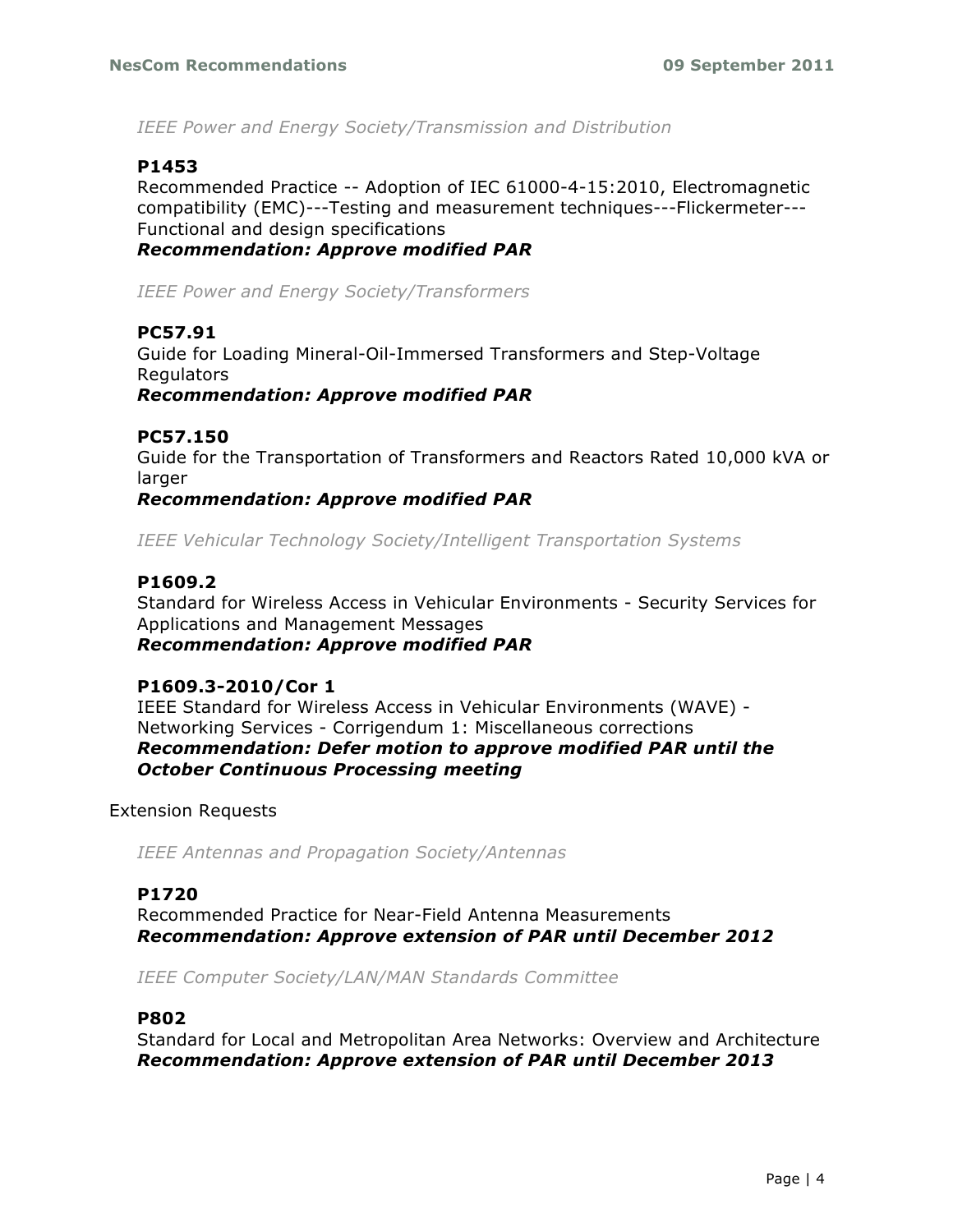## **P802.1aq**

IEEE Standard for Local and Metropolitan Area Networks: Virtual Bridged Local Area Networks - Amendment 8: Shortest Path Bridging *Recommendation: Approve extension of PAR until December 2012*

*IEEE Power and Energy Society/Insulated Conductors*

### **P1727**

Guideline For Working Procedures On Underground Transmission Circuits With Induced Voltage

*Recommendation: Approve extension of PAR until December 2013*

*IEEE Power and Energy Society/Power System Communications*

### **P367**

Recommended Practice for Determining the Electric Power Station Ground Potential Rise and Induced Voltage from a Power Fault *Recommendation: Approve extension of PAR until December 2012*

*IEEE Power and Energy Society/Power System Relaying*

## **PC37.96**

Guide for AC Motor Protection *Recommendation: Defer extension of PAR until October Continuous Processing meeting due to lack of response to comments*

### **PC37.99**

Guide for the Protection of Shunt Capacitor Banks *Recommendation: Approve extension of PAR until December 2012*

*IEEE Power and Energy Society/Switchgear*

### **PC37.74**

Standard Requirements for Subsurface, Vault, and Padmounted Load-Interrupter Switchgear and Fused Load-Interrupter Switchgear for Alternating Current Systems up to 38 kV

*Recommendation: Approve extension of PAR until December 2012*

New PARs

*IEEE Computer Society/LAN/MAN Standards Committee*

### **P802.1AS-2011/Cor 1**

IEEE Standard for Local and Metropolitan Area Networks - Timing and Synchronization for Time-Sensitive Applications in Bridged Local Area Networks - Corrigendum 1: Technical and editorial corrections *Recommendation: Approve new PAR until December 2015*

Page | 5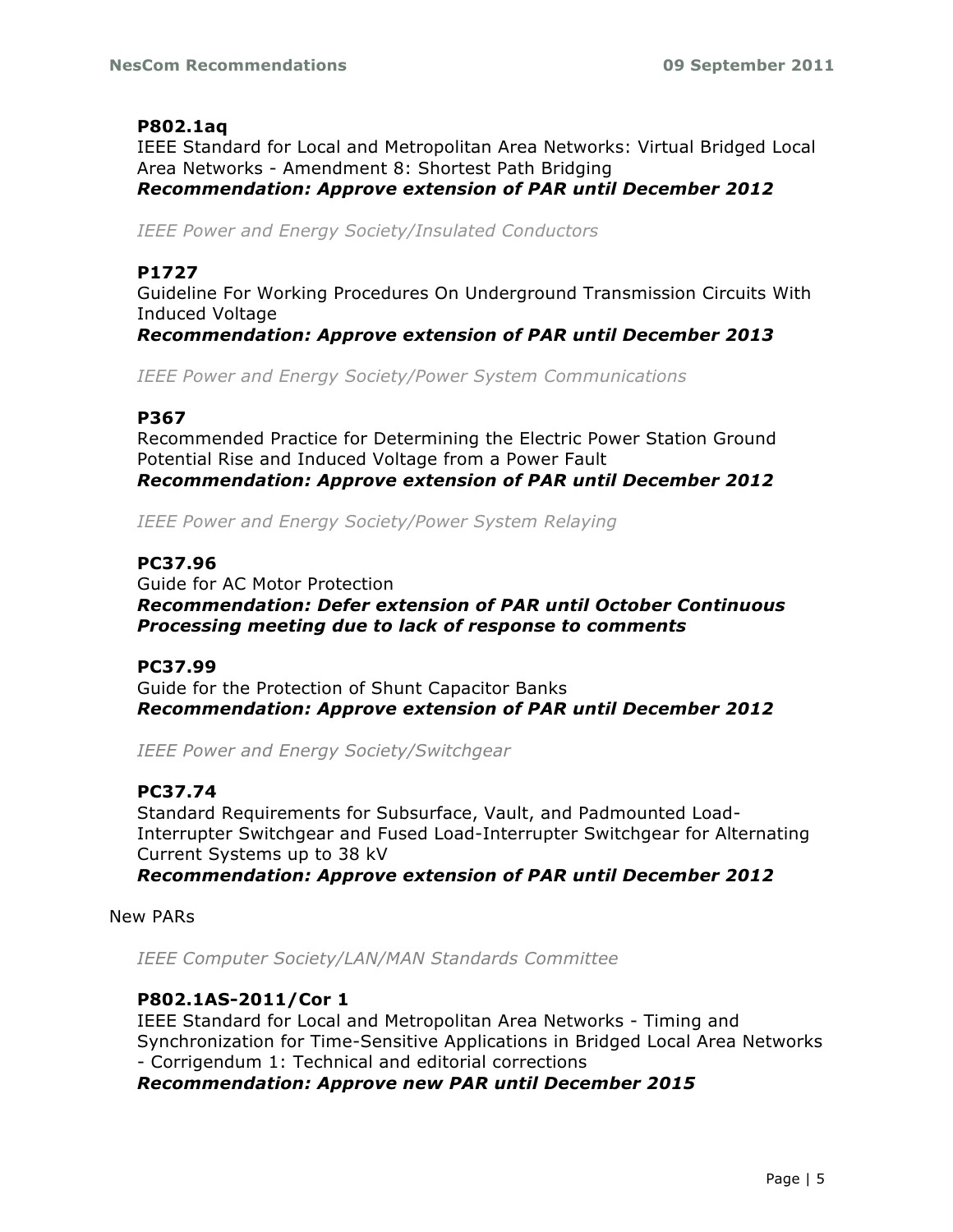## **P802.1ASbt**

IEEE Standard for Local and Metropolitan Area Networks - Timing and Synchronization for Time-Sensitive Applications in Bridged Local Area Networks Amendment: Enhancements and performance improvements *Recommendation: Approve new PAR until December 2015*

### **P802.1AXbq**

IEEE Standard for Local and metropolitan area networks--Link Aggregation Amendment: Distributed Resilient Network Interconnect *Recommendation: Approve new PAR until December 2015*

## **P802.1BR**

Standard for Local and Metropolitan Area Networks---Virtual Bridged Local Area Networks - Bridge Port Extension

### *Recommendation: Approve new PAR until December 2015*

## **P802.3bj**

IEEE Standard for Information technology--Telecommunications and information exchange between systems--Local and metropolitan area networks--Specific requirements Part 3: Carrier Sense Multiple Access with Collision Detection (CSMA/CD) Access Method and Physical Layer Specifications Amendment: Physical Layer Specifications and Management Parameters for 100 Gb/s Operation Over Backplanes and Copper Cables

### *Recommendation: Approve new PAR until December 2015*

### **P802.15.4m**

IEEE Standard for Local and Metropolitan Area Networks Part 15.4: Low Rate Wireless Personal Area Networks (LR-WPANs) Amendment: TV White Space Physical Layer

*Recommendation: Conditionally approve new PAR until December 2015 contingent upon "between 54 MHz and 862 MHz" being inserted after the word "Space" in the title*

### **P802.22a**

IEEE Standard for Information Technology--Telecommunications and information exchange between systems Wireless Regional Area Networks (WRAN)--Specific requirements Part 22: Cognitive Wireless RAN Medium Access Control (MAC) and Physical Layer (PHY) Specifications: Policies and Procedures for Operation in the TV Bands Amendment: Management and Control Plane Interfaces and Procedures and enhancement to the Management Information Base (MIB)

*Recommendation: Approve new PAR until December 2015*

*IEEE Computer Society/Microprocessor Standards Committee*

## **P1722a**

IEEE Standard for Layer 2 Transport Protocol for Time Sensitive Applications in a Bridged Local Area Network Amendment 1 - Extensible Streaming Formats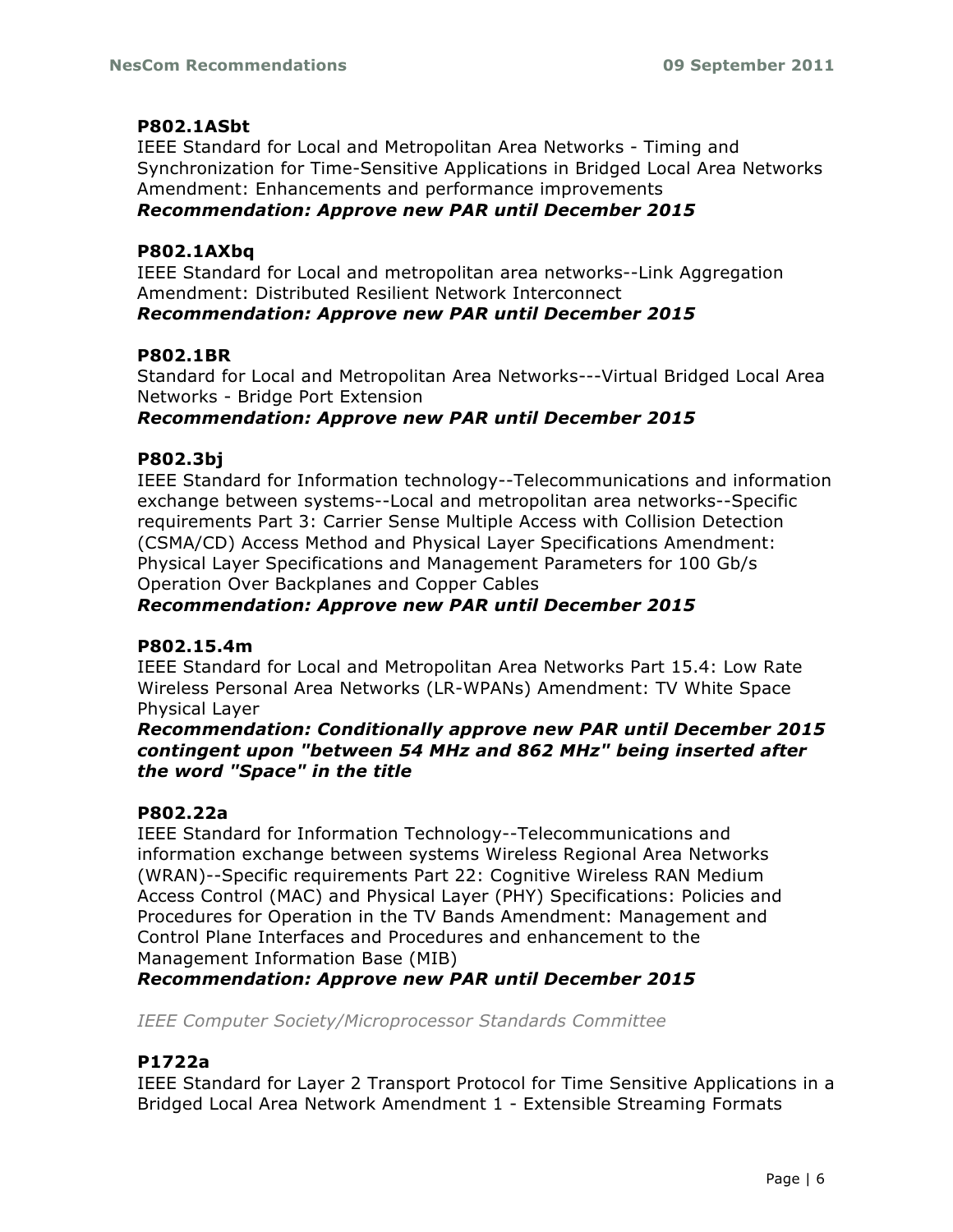## *Recommendation: Approve new PAR until December 2015*

*IEEE Computer Society/Software & Systems Engineering Standards Committee*

## **P29119-1**

Standard for Software and Systems Engineering--Software Testing--Part 1: Concepts and Definitions

*Recommendation: Approve new PAR until December 2015*

### **P29119-2**

Standard for Software and Systems Engineering--Software Testing--Part 2: Test Process

*Recommendation: Approve new PAR until December 2015*

### **P29119-3**

Standard for Software and Systems Engineering--Software Testing--Part 3: Test Documentation

#### *Recommendation: Approve new PAR until December 2015*

#### **P29119-4**

Standard for Software and Systems Engineering--Software Testing--Part 4: Test **Techniques** 

*Recommendation: Approve new PAR until December 2015*

*IEEE Communications Society/Standards Committee*

### **P1904.1-Conformance01**

Standard for Conformance Test Procedures for Service Interoperability in Ethernet Passive Optical Networks, IEEE Std 1904.1 Package A *Recommendation: Approve new PAR until December 2015*

#### **P1904.1-Conformance02**

Standard for Conformance Test Procedures for Service Interoperability in Ethernet Passive Optical Networks, IEEE Std 1904.1 Package B *Recommendation: Approve new PAR until December 2015*

#### **P1904.1-Conformance03**

Standard for Conformance Test Procedures for Service Interoperability in Ethernet Passive Optical Networks, IEEE Std 1904.1, Package C *Recommendation: Approve new PAR until December 2015*

### **P1907.1**

Standard for Network-Adaptive Quality of Experience (QoE) Management Scheme for Real-Time Mobile Video Communications *Recommendation: Approve new PAR until December 2015*

*IEEE Power and Energy Society/Energy Development & Power Generation*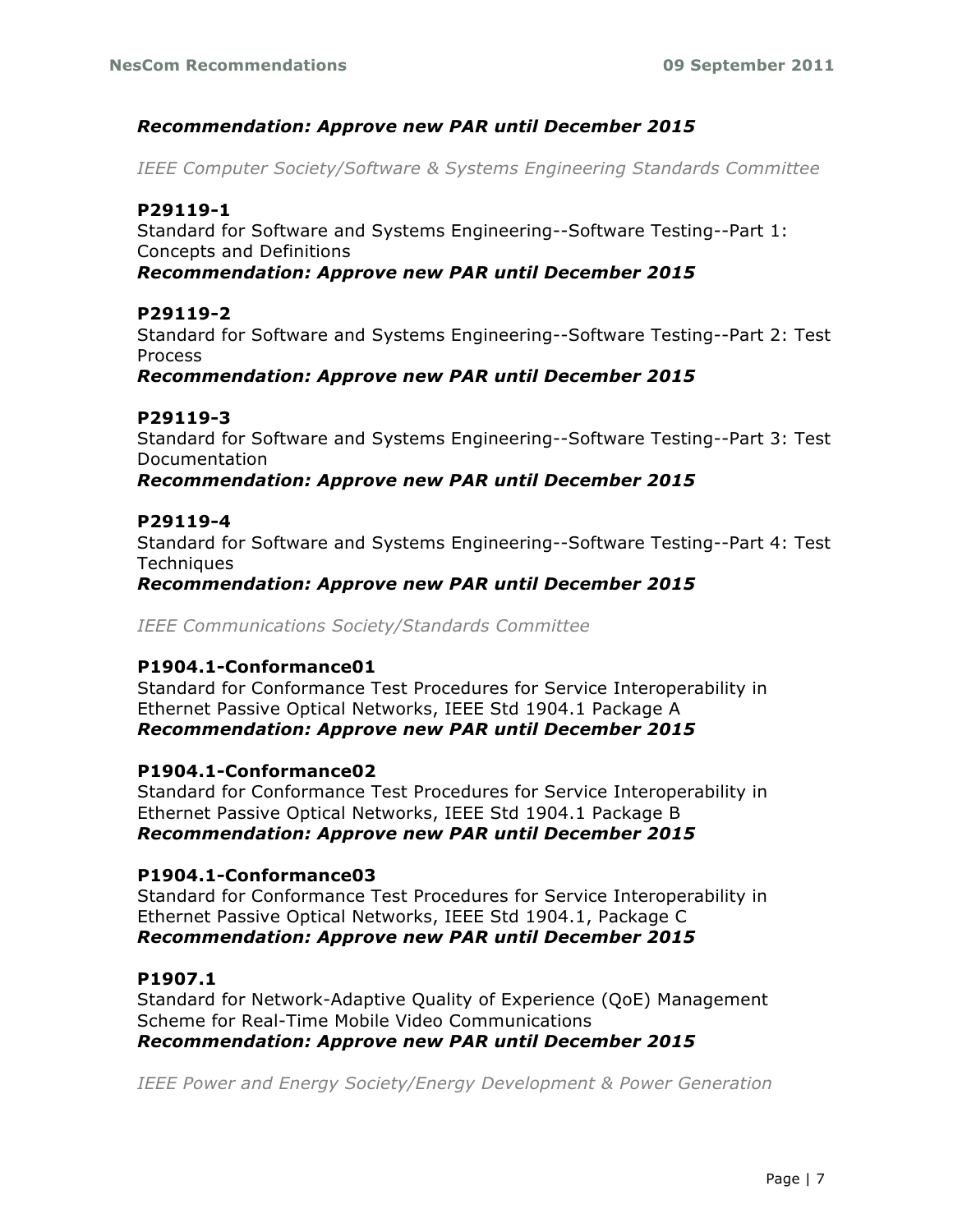## **P1843**

Recommended Practice for Generating Renewable Energy Using Plasma Gasification *Recommendation: Defer motion to approve new PAR until the October Continuous Processing meeting*

*IEEE Power and Energy Society/Insulated Conductors*

#### **P1844**

Standard for Determining Fire Rating of Cables Used in Nuclear Facilities *Recommendation: Defer new PAR until the October Continuous Processing meeting*

*IEEE Power and Energy Society/Nuclear Power Engineering*

### **P692a**

Standard Criteria for Security Systems for Nuclear Power Generating Stations Amendment a: Alignment with Recent Industry Security Approach Changes *Recommendation: Approve new PAR until December 2015*

*IEEE Power and Energy Society/Stationary Batteries Committee*

## **P1679.2**

Guide for the Characterization and Evaluation of Sodium-Based Batteries in Stationary Applications

*Recommendation: Approve new PAR until December 2015*

*IEEE-SASB Coordinating Committees/SCC20 - Test and Diagnosis for Electronic Systems*

### **P1693**

Standard for Modular Interconnect Packaging for Scalable Systems *Recommendation: Approve new PAR until December 2015*

PARs for the Revision of Standards

*IEEE Power and Energy Society/Energy Development & Power Generation*

### **P421.5**

Recommended Practice for Excitation System Models for Power System Stability **Studies** 

*Recommendation: Defer PAR for the revision of a standard until the October Continuous Processing meeting*

*IEEE Power and Energy Society/Insulated Conductors*

### **P386**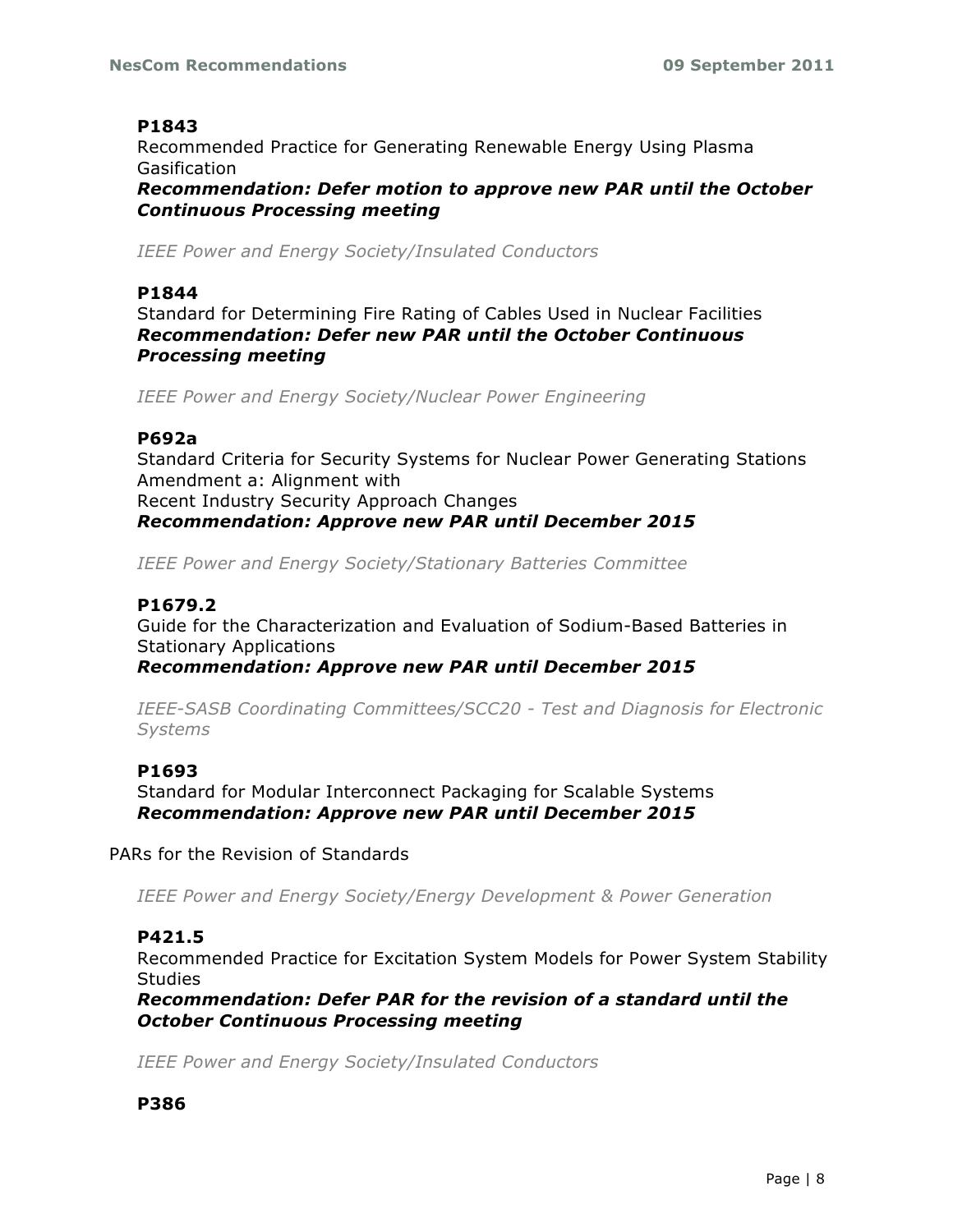Standard for Separable Insulated Connector Systems for Power Distribution Systems Above 600 V

## *Recommendation: Approve PAR for the revision of a standard until December 2015*

## **P400.3**

Guide for Partial Discharge Field Diagnostic Testing of Shielded Power Cable Systems

#### *Recommendation: Approve PAR for the revision of a standard until December 2015*

*IEEE Power and Energy Society/Nuclear Power Engineering*

## **P7-4.3.2**

Standard Criteria for Digital Technology in Safety Systems of Nuclear Power Generating Stations

### *Recommendation: Approve PAR for the revision of a standard until December 2015*

### **P650**

Standard for Qualification of Class 1E Static Battery Chargers, Inverters and Uninterruptible Power Supply (UPS) Systems for Nuclear Power Generating **Stations** 

### *Recommendation: Approve PAR for the revision of a standard until December 2015*

### **P690**

Standard for the Design and Installation of Cable Systems for Class IE Circuits in Nuclear Power Generating Stations.

*Recommendation: Defer PAR until the October Continuous Processing meeting due to lack of response to comments*

*IEEE Power and Energy Society/Stationary Batteries Committee*

### **P946**

Recommended Practice for the Design of DC Auxiliary Power Systems for Generating Stations

*Recommendation: Approve PAR for the revision of a standard until December 2015*

*IEEE Power and Energy Society/Substations*

### **P1427**

Guide for Recommended Electrical Clearances and Insulation Levels in Air Insulated Electrical Power Substations

*Recommendation: Approve PAR for the revision of a standard until December 2015*